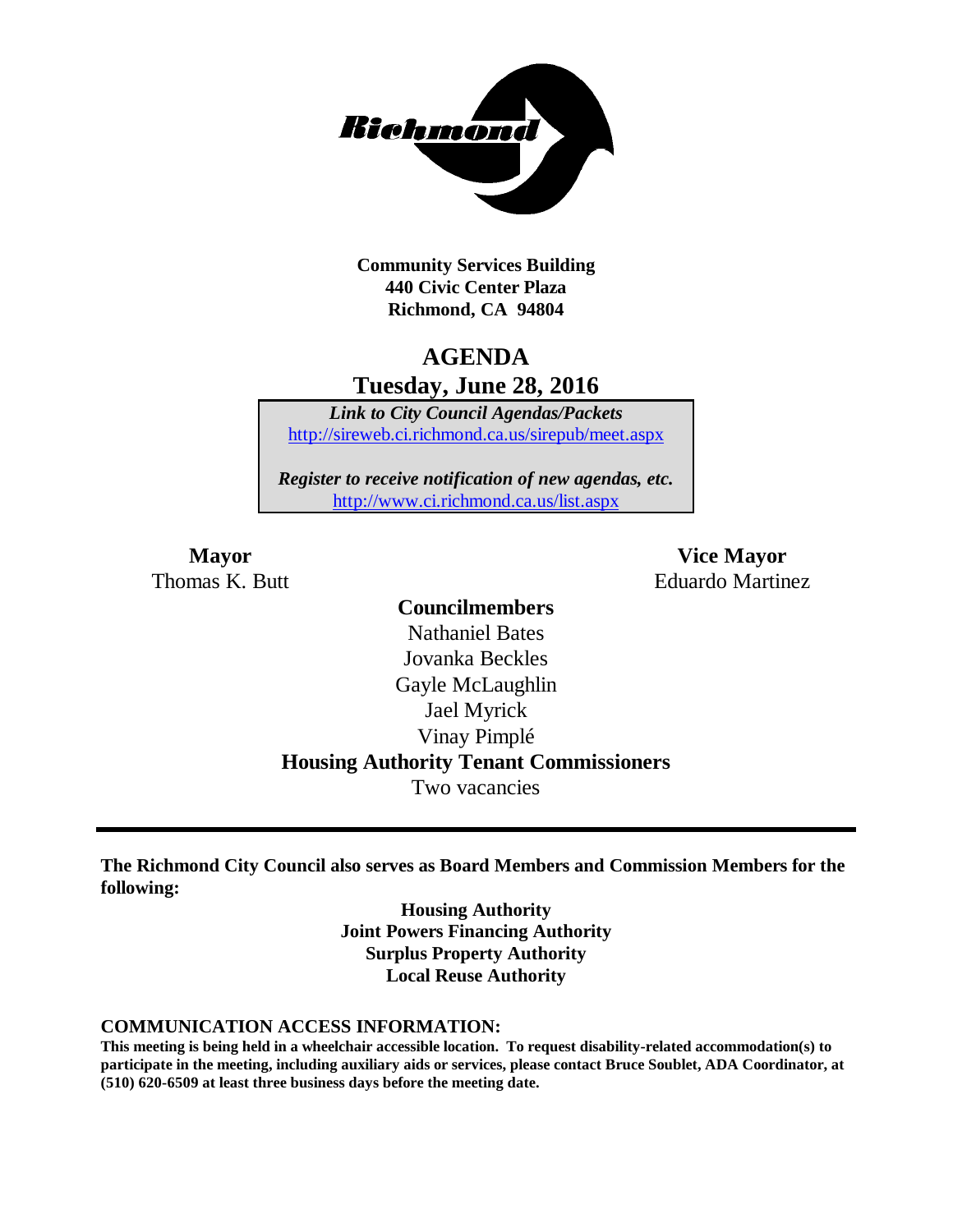# **MEETING PROCEDURES**

The City of Richmond encourages community participation at its City Council meetings and has established procedures that are intended to accommodate public input in a timely and time-sensitive way. As a courtesy to all members of the public who wish to participate in City Council meetings, please observe the following procedures:

**PUBLIC COMMENT ON AGENDA ITEMS:** Anyone who desires to address the City Council on items appearing on the agenda must complete and file a pink speaker's card with the City Clerk **prior** to the City Council's consideration of the item. Once the City Clerk has announced the item, no person shall be permitted to speak on the item other than those persons who have submitted their names to the City Clerk. Your name will be called when the item is announced for discussion. **Each speaker will be allowed TWO (2) MINUTES to address the City Council on NON-PUBLIC HEARING items listed on the agenda.**

**OPEN FORUM FOR PUBLIC COMMENT:** Individuals who would like to address the City Council on matters not listed on the agenda or on items remaining on the consent calendar may do so under Open Forum. All speakers must complete and file a pink speaker's card with the City Clerk **prior** to the commencement of Open Forum. The amount of time allotted to individual speakers shall be determined based on the number of persons requesting to speak during this item. **The time allocation for each speaker will be as follows:** 15 or fewer speakers, a maximum of 2 minutes; 16 to 24 speakers, a maximum of 1 and one-half minutes; and 25 or more speakers, a maximum of 1 minute.

### **SPEAKERS ARE REQUESTED TO OCCUPY THE RESERVED SEATS IN THE FRONT ROW BEHIND THE SPEAKER'S PODIUM AS THEIR NAME IS ANNOUNCED BY THE CITY CLERK.**

**CONSENT CALENDAR:** Consent Calendar items are considered routine and will be enacted, approved or adopted by one motion unless a request for removal for discussion or explanation is received from the audience or the City Council. A member of the audience requesting to remove an item from the Consent Calendar must first complete a speaker's card and discuss the item with a City staff person who has knowledge of the subject material, prior to filing the card with the City Clerk and **prior** to the City Council's consideration of Agenda Review. An item removed from the Consent Calendar may be placed anywhere on the agenda following the City Council's agenda review.

**CONDUCT AT MEETINGS:** Richmond City Council meetings are limited public forums during which the City strives to provide an open, safe atmosphere and promote robust public debate. Members of the public, however, must comply with state law, as well as the City's laws and procedures and may not actually disrupt the orderly conduct of these meetings. The public, for example, may not shout or use amplifying devices, must submit comment cards and speak during their allotted time, may not create a physical disturbance, may not speak on matters unrelated to issues within the jurisdiction of the City Council or the agenda item at hand, and may not cause immediate threats to public safety.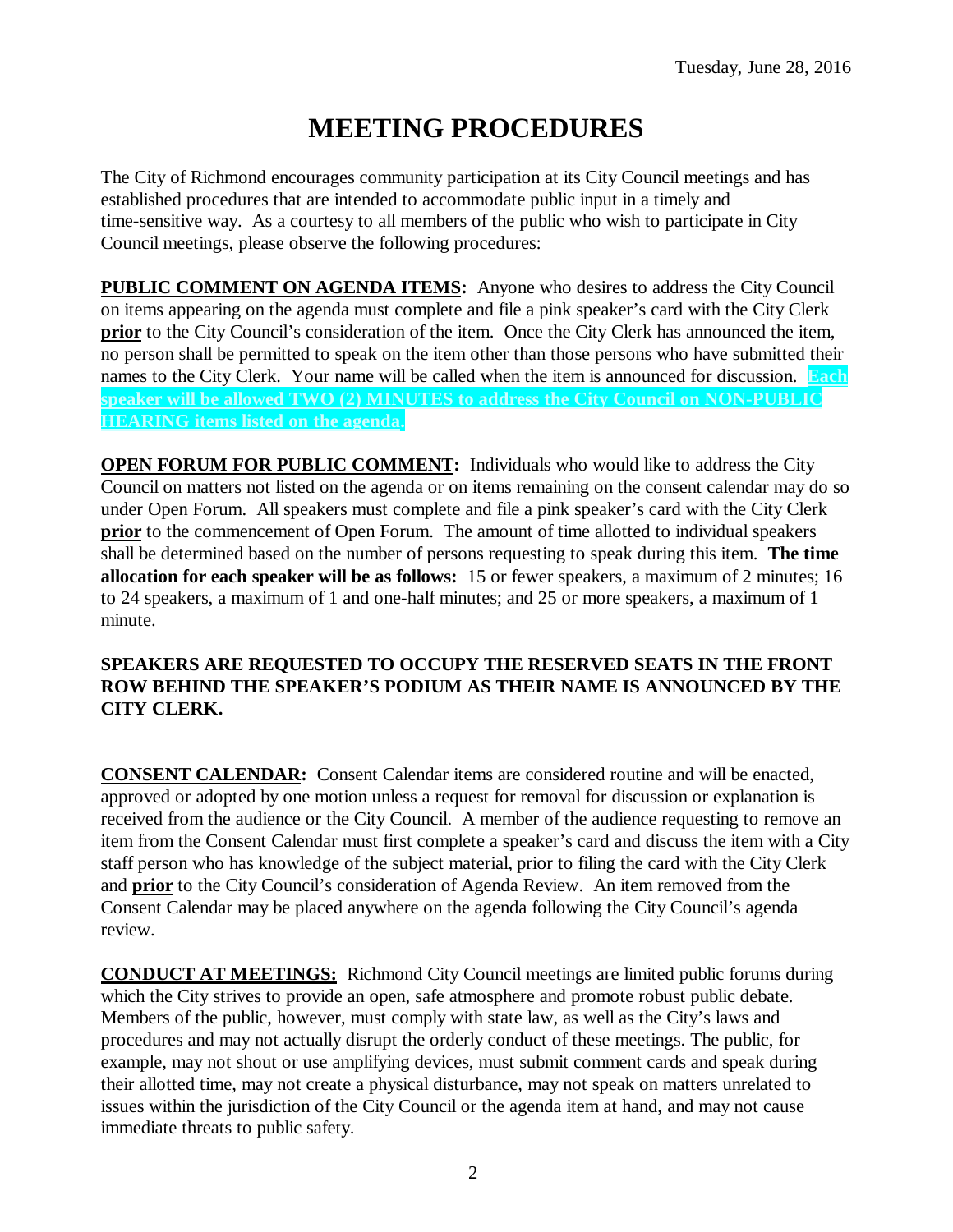**CITY HARASSMENT POLICY:** The City invites public comment and critique about its operations, including comment about the performance of its public officials and employees, at the public meetings of the City Council and boards and commissions. However, discriminatory or harassing comments about or in the presence of City employees, even comments by third parties, may create a hostile work environment, if severe or pervasive. The City prohibits harassment against an applicant, employee, or contractor on the basis of race, religious creed, color, national origin, ancestry, physical disability, medical condition, mental disability, marital status, sex (including pregnancy, childbirth, and related medical conditions), sexual orientation, gender identity, age or veteran status, or any other characteristic protected by federal, state or local law. In order to acknowledge the public's right to comment on City operations at public meetings, which could include comments that violate the City's harassment policy if such comments do not cause an actual disruption under the Council Rules and Procedures, while taking reasonable steps to protect City employees from discrimination and harassment, City Boards and Commissions shall adhere to the following procedures. If any person makes a harassing remark at a public meeting that violates the above City policy prohibiting harassment, the presiding officer of the meeting may, at the conclusion of the speaker's remarks and allotted time: (a) remind the public that the City's Policy Regarding Harassment of its Employees is contained in the written posted agenda; and (b) state that comments in violation of City policy are not condoned by the City and will play no role in City decisions. If any person makes a harassing remark at a public meeting that violates the above City policy, any City employee in the room who is offended by remarks violating the City's policy is excused from attendance at the meeting. No City employee is compelled to remain in attendance where it appears likely that speakers will make further harassing comments. If an employee leaves a City meeting for this reason, the presiding officer may send a designee to notify any offended employee who has left the meeting when those comments are likely concluded so that the employee may return to the meeting. The presiding officer may remind an employee or any council or board or commission member that he or she may leave the meeting if a remark violating the City's harassment policy is made. These procedures supplement the Council Rules and Procedures relating to disruption of orderly conduct at Council meetings.

Any law enforcement officer on duty or whose service is commanded by the presiding officer shall be Sergeant-at-Arms of the Council meetings. He/she, or they, shall carry out all orders and instructions given by the presiding officer for the purpose of maintaining order and decorum at the Council meetings (City Council Rules of Procedure and Order Section III F, RMC Section 2.12.030).

**\*\*\*\*\*\*\*\*\*\*\*\*\*\*\*\*\*\*\*\*\*\*\*\*\*\*\*\*\*\*\*\*\*\*\*\*\*\*\*\*\*\*\*\*\*\*\*\*\*\*\*\*\*\*\*\*\*\***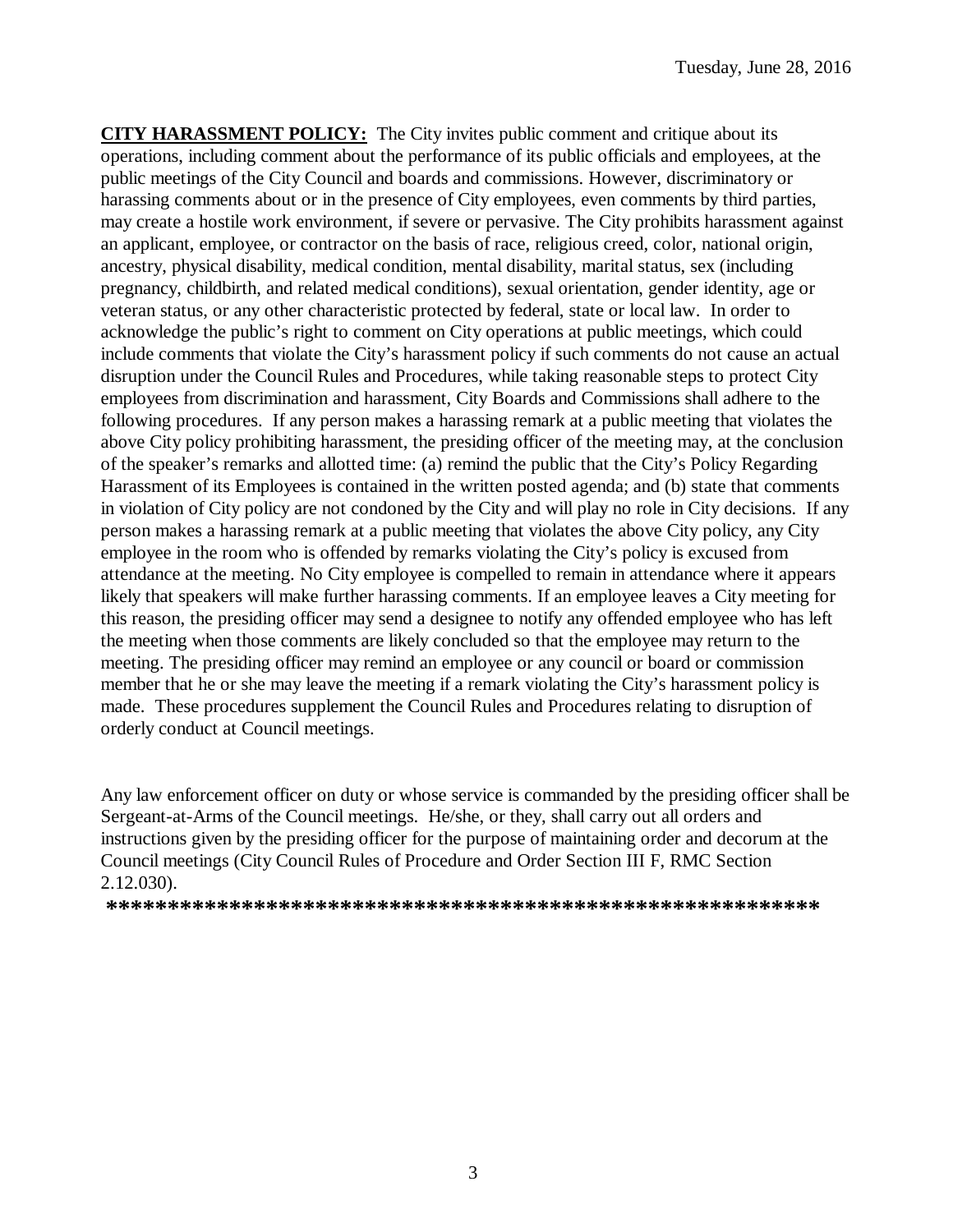# **OPEN SESSION TO HEAR PUBLIC COMMENT ON CLOSED SESSION ITEMS**

5:00 p.m.

#### **A. ROLL CALL**

#### **B. PUBLIC COMMENT**

#### **C. ADJOURN TO CLOSED SESSION**

# **CLOSED SESSION**

Shimada Room of the Community Services Building

#### **A. CITY COUNCIL**

**A-1.** CONFERENCE WITH LEGAL COUNSEL - EXISTING LITIGATION (Subdivision [a] of Government Code Section 54956.9):

Upstream Point Molate vs. City of Richmond

Serkes vs. City of Richmond

#### **A-2.** PUBLIC EMPLOYEE APPOINTMENT (Government Code Section 54957.6):

Citizen's Police Review Commission Investigative Officer

#### **A-3.** CONFERENCE WITH LABOR NEGOTIATORS (Government Code Section 54957.6):

Agency designated representatives: Bill Lindsay, Lisa Stephenson, Jack Hughes, Todd Simonson, Belinda Warner, and Bruce Soublet. Employee organizations: Service Employees International Union (SEIU, Local 1021); International Federation of Professional and Technical Employees (Local 21); Richmond Police Officers Association (RPOA); Richmond Police Management Association (RPMA); Richmond International Association of Firefighters (IAFF, Local 188); and Richmond Fire Management Association (RFMA).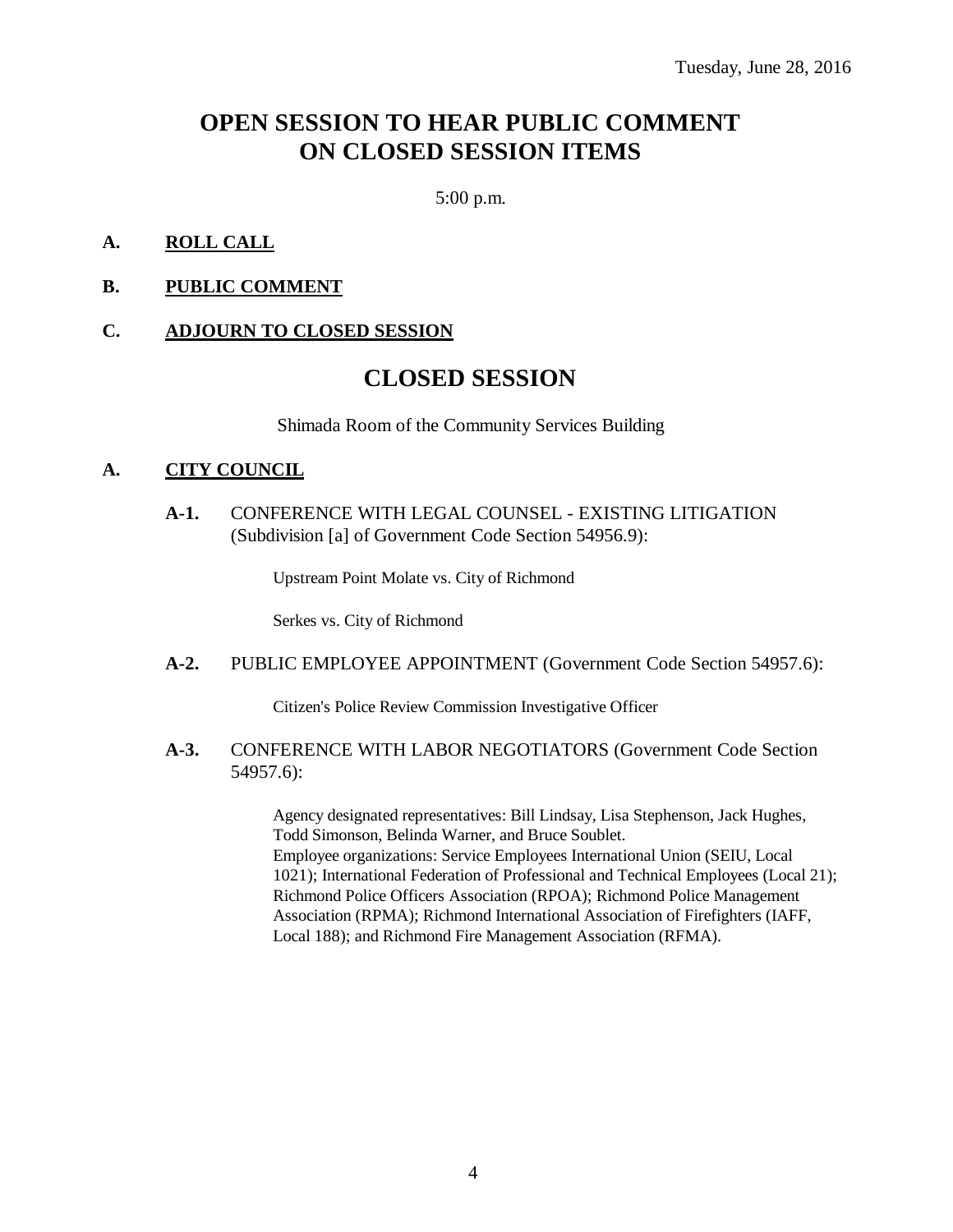# **SPECIAL MEETING OF THE RICHMOND HOUSING AUTHORITY**

6:25 p.m.

#### **A. PLEDGE TO THE FLAG**

**B. ROLL CALL**

#### **C. STATEMENT OF CONFLICT OF INTEREST**

#### **D. OPEN FORUM FOR PUBLIC COMMENT**

#### **E. AGENDA REVIEW**

#### **F. HOUSING AUTHORITY CONSENT CALENDAR**

- **F-1.** APPROVE the appointment of Jaycine Scott as a Tenant Commissioner to the Housing Authority Board of Commissioners - Office of the Mayor (Mayor Tom Butt 620-6503).
- **F-2.** ADOPT a resolution approving the Housing Authority's FY2016-2017 operating budget with estimated revenues of \$27,986,944 and total proposed expenditures of \$27,973,440 - Richmond Housing Authority (Tim Jones 621-1310).
- **F-3.** ADOPT a resolution authorizing submission of the 2016 Annual and Five-Year PHA Plans as required by the U.S. Department of Housing and Urban Development (HUD) - The public hearing was opened and closed at the June 7, 2016, Regular Richmond Housing Authority Meeting, and the item was continued to a future meeting following the Housing Advisory Commission's review of the item - Housing Authority (Tim Jones 621-1310).
- **F-4.** APPROVE the minutes of the June 7, 2016, Richmond Housing Authority Meeting - City Clerk's Office (Pamela Christian 620-6513).

#### **G. ADJOURNMENT**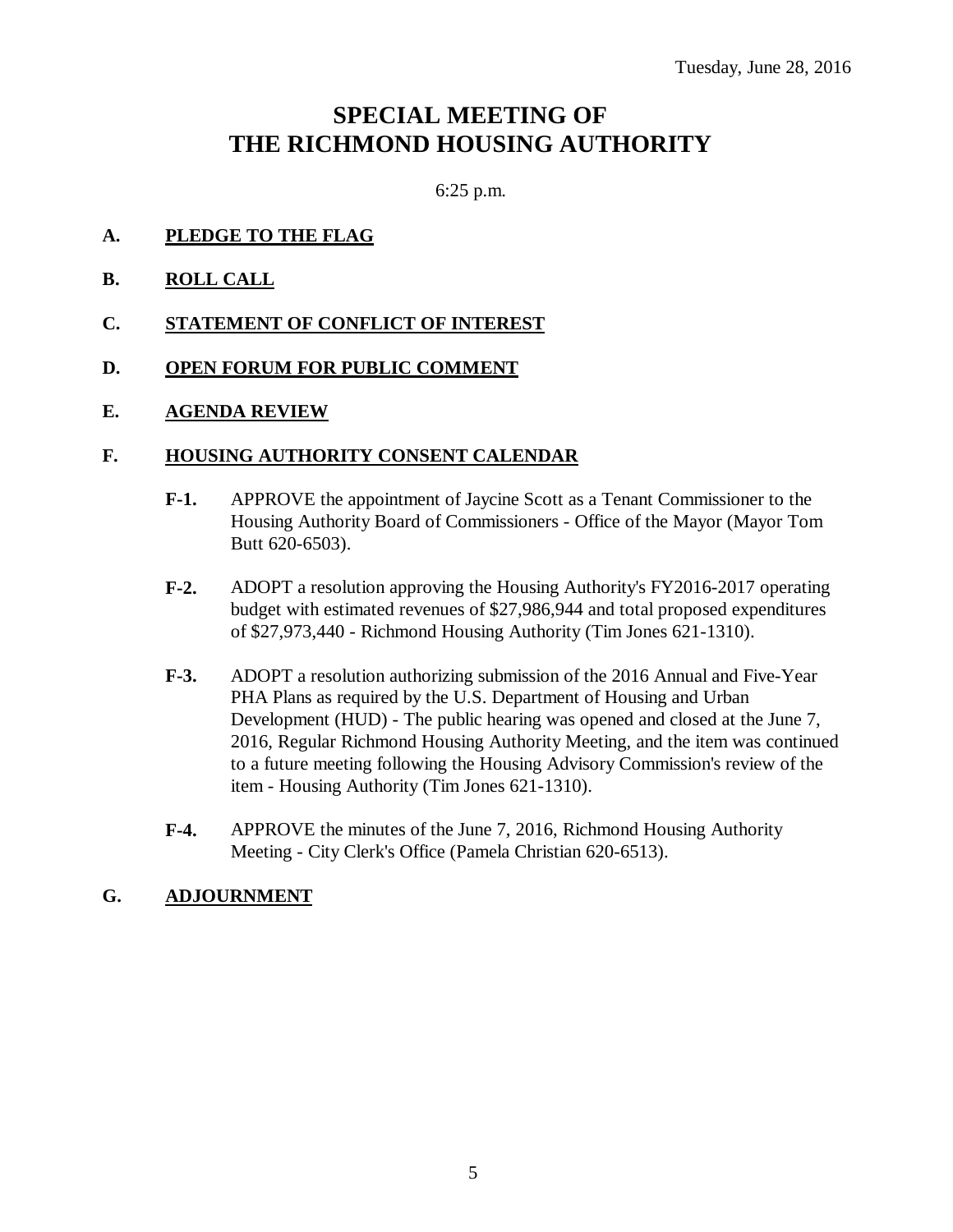# **REGULAR MEETING OF THE RICHMOND CITY COUNCIL**

6:30 p.m.

# **A. ROLL CALL**

# **B. STATEMENT OF CONFLICT OF INTEREST**

### **C. AGENDA REVIEW**

#### **D. PRESENTATIONS, PROCLAMATIONS, AND COMMENDATIONS**

- **D-1.** ANNOUNCE the City of Richmond Board and Commission vacancies as of June 28, 2016, and ask that interested residents send applications to the City Clerk - Office of the Mayor (Mayor Tom Butt 620-6503).
- **D-2.** PRESENTATION of the Richmond Public Library Scholarships Are Terrific!(S.A.T) awards to essay contest winners Nancy Ng, a graduate of Kennedy High School and Lulu Brien, a graduate of Middle College High School - Mayor's Office (Mayor Tom Butt 620-6503) and Library and Cultural Services Department (Katy Curl 620-6554/Angela Cox 620-5516).
- **D-3.** PRESENTATION of Certificates of Recognition to the recent graduates of the LifeLong Health Promoters Program for their dedication towards promoting healthier communities - Councilmember Jovanka Beckles (620-6568).
- **D-4.** PROCLAMATION declaring July 15, 2016, as Sister Cities International Day in the City of Richmond - Office of the Mayor (Mayor Tom Butt 620-6503), Vice-Mayor Eduardo Martinez (620-6593), Councilmember Gayle McLaughlin (620- 5431), and Councilmember Nat Bates (620-6743).
- **D-5.** WELCOME students and teachers from Shanghai, China, who are attending a summer school program at De Anza High School as part of a student/teacher/cultural exchange between Richmond and China - Councilmember Nat Bates (620-6743) and Vice Mayor Eduardo Martinez (620-6593).

#### **E. REPORT FROM THE CITY ATTORNEY OF FINAL DECISIONS MADE DURING CLOSED SESSION**

#### **F. REPORT FROM THE CITY MANAGER**

# **G. OPEN FORUM FOR PUBLIC COMMENT**